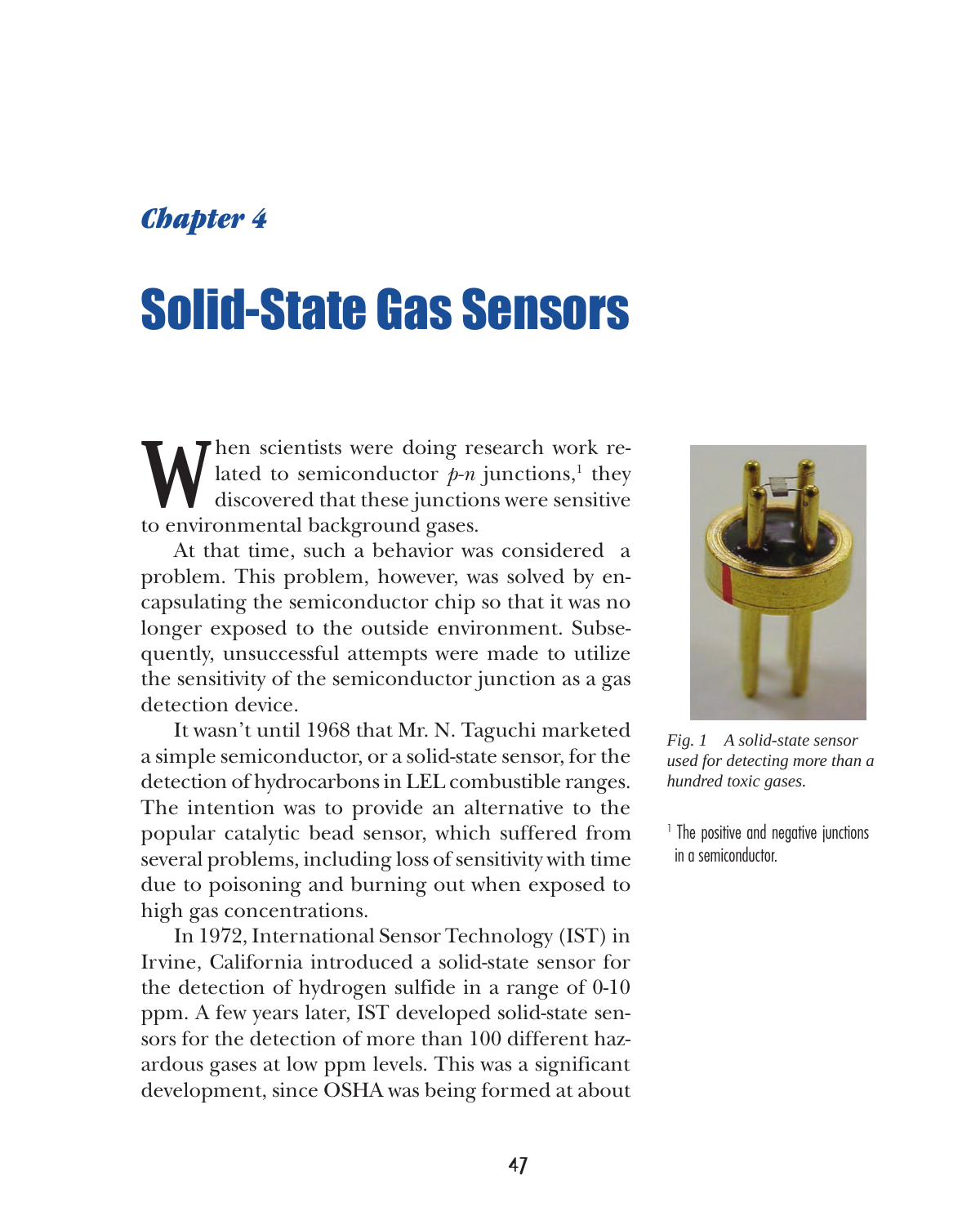the same time and began to regulate acceptable gas concentration levels for safety at the workplace.

Today, solid-state sensors are available for the detection of more than 150 different gases, including sensors for the gases which could otherwise only be detected using expensive analytical instruments.

There are now several manufacturers of solid-state sensors, but each sensor has different characteristics and different manufacturers offer different levels of performance and quality.

Properly manufactured, solid-state sensors offer a very long life expectancy. It is not unusual to find fully functional sensors that were installed 30 years ago.

**The Rise in Popular Use of Solid-State Sensors.** In the early 1980s, Japan passed a law that required gas detectors to be installed in residential apartments where gas bottles were being used. For this huge market, the competition was between solid-state and catalytic bead sensors.

While there were some initial complaints about solid-state sensors that produced false alarms, this was far outweighed by the long life the sensor provided. Because catalytic sensors burn the gas being detected, sensor material is consumed and changed in the process and the sensor eventually burns out.

With solid-state sensors, on the other hand, gas simply "adsorbs" onto the sensor surface, changing the resistance of the sensor material. When the gas disappears, the sensor returns to its original condition. No sensor material is consumed in the process, and hence the solid-state sensors offer a long life expectancy.

After a few years of usage, the catalytic sensors had become less popular for such applications due to the need for frequent sensor replacement.

### Principle of Operation

A solid-state sensor consists of one or more metal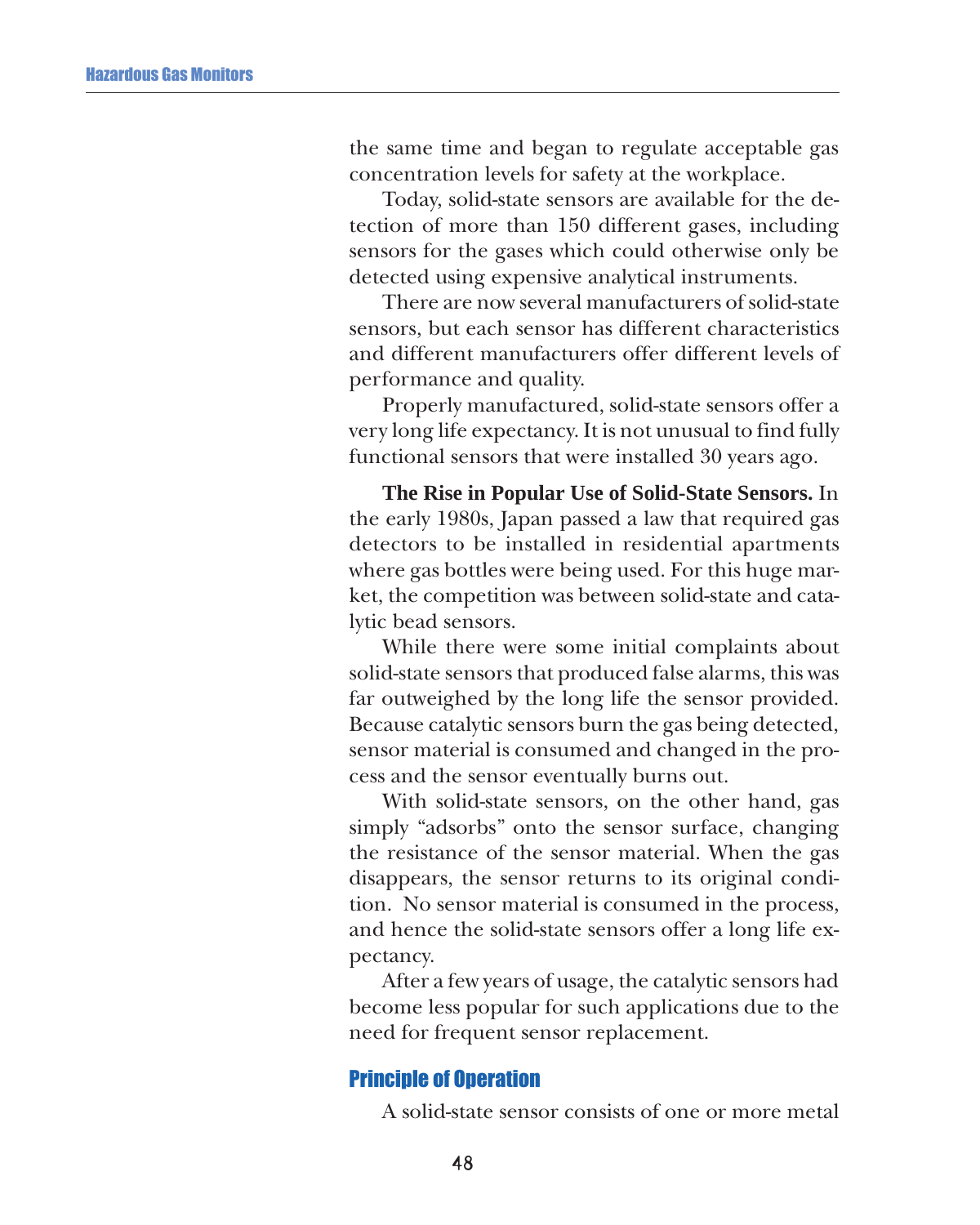oxides from the transition metals, such as tin oxide, aluminum oxide, etc. These metal oxides are prepared and processed into a paste which is used to form a bead-type sensor. Alternatively, thick or thin film-chip sensors are made when the metal oxides are vacuum deposited onto a silica chip, in a fashion similar to making semiconductors.

A heating element is used to regulate the sensor temperature, since the finished sensors exhibit different gas response characteristics at different temperature ranges. This heating element can be a platinum or platinum alloy wire, a resistive metal oxide, or a thin layer of deposited platinum. The sensor is then processed at a specific high temperature which determines the specific characteristics of the finished sensor.

In the presence of gas, the metal oxide causes the gas to dissociate into charged ions or complexes which results in the transfer of electrons. The builtin heater, which heats the metal oxide material to an operational temperature range that is optimal for the gas to be detected, is regulated and controlled by a specific circuit.

A pair of biased electrodes are imbedded into the metal oxide to measure its conductivity change. The changes in the conductivity of the sensor resulting

from the interaction with the gas molecules is measured as a signal. Typically, a solid-state sensor produces a very strong signal, especially at high gas concentrations.

There are different ways of making solid-state sensors, each arrangement making the sensor's performance characteristics different. Two typical styles are the following:

- 1. *Bead-type sensor (Figure 2)*
- 2. *Chip-type sensor (Figure 3, next page)*



*Fig. 2. Schematic Diagram of a Bead-type Sensor*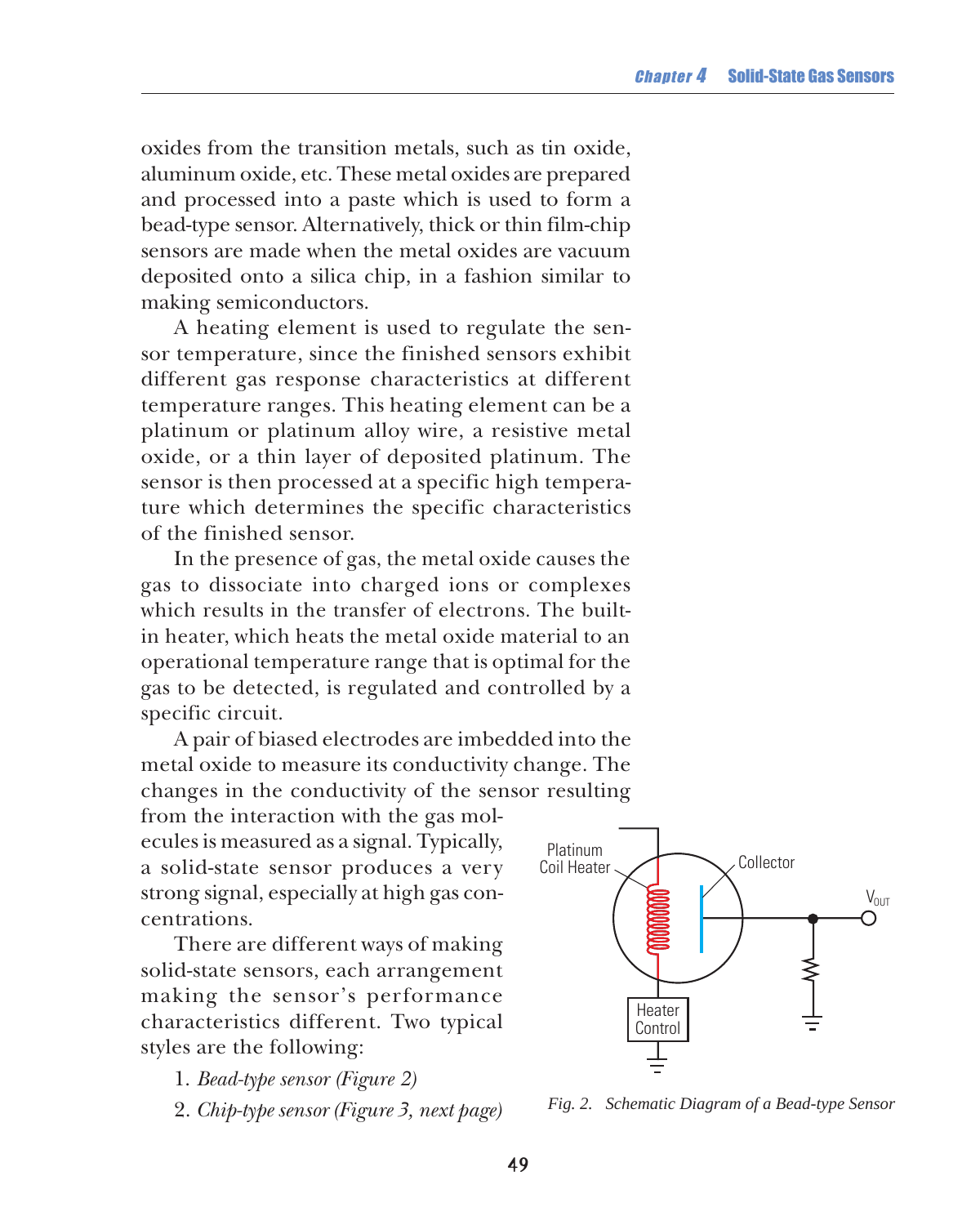

*Fig. 3 Chip-type Sensor*

Most solid-state sensors have three or four pins, depending on how the heater and bias electrodes are connected.

#### **Characteristics**

Solid-state sensors are among the most versatile of all sensors, as they detect a wide variety of gases, and can be used in many different applications. Dif-

ferent response characteristics are achieved by varying the semiconductor materials, processing techniques, and sensor operating temperature.

Among the unique attributes of the solid-state sensor are the abilities of the sensor to detect both low ppm levels of gases, as well as high combustible levels.

**Longevity.** The main strength of the solid-state sensor is its long life expectancy, as the sensor typically lasts 10 years or more in clean applications. This is a major advantage compared to other sensor types, such as catalytic bead or electrochemical sensors, which typically last only one to two years.

However, while solid-state sensors have a longer life expectancy, they are also more susceptible to interference gases than the other types of sensors. Thus, in applications where other background gases are present, solid-state sensors may trigger false alarms.

In certain instances, the interferences from other gases are minimized by using appropriate filtering materials that absorb all other gases except the gas to be detected.

For example, a solid-state sensor for monitoring carbon monoxide and hydrogen can be equipped with a charcoal filter which eliminates the majority of interfering gases. This way the sensor performs very well and becomes very selective for those two gases.

**Versatility.** The versatility of the solid-state sensor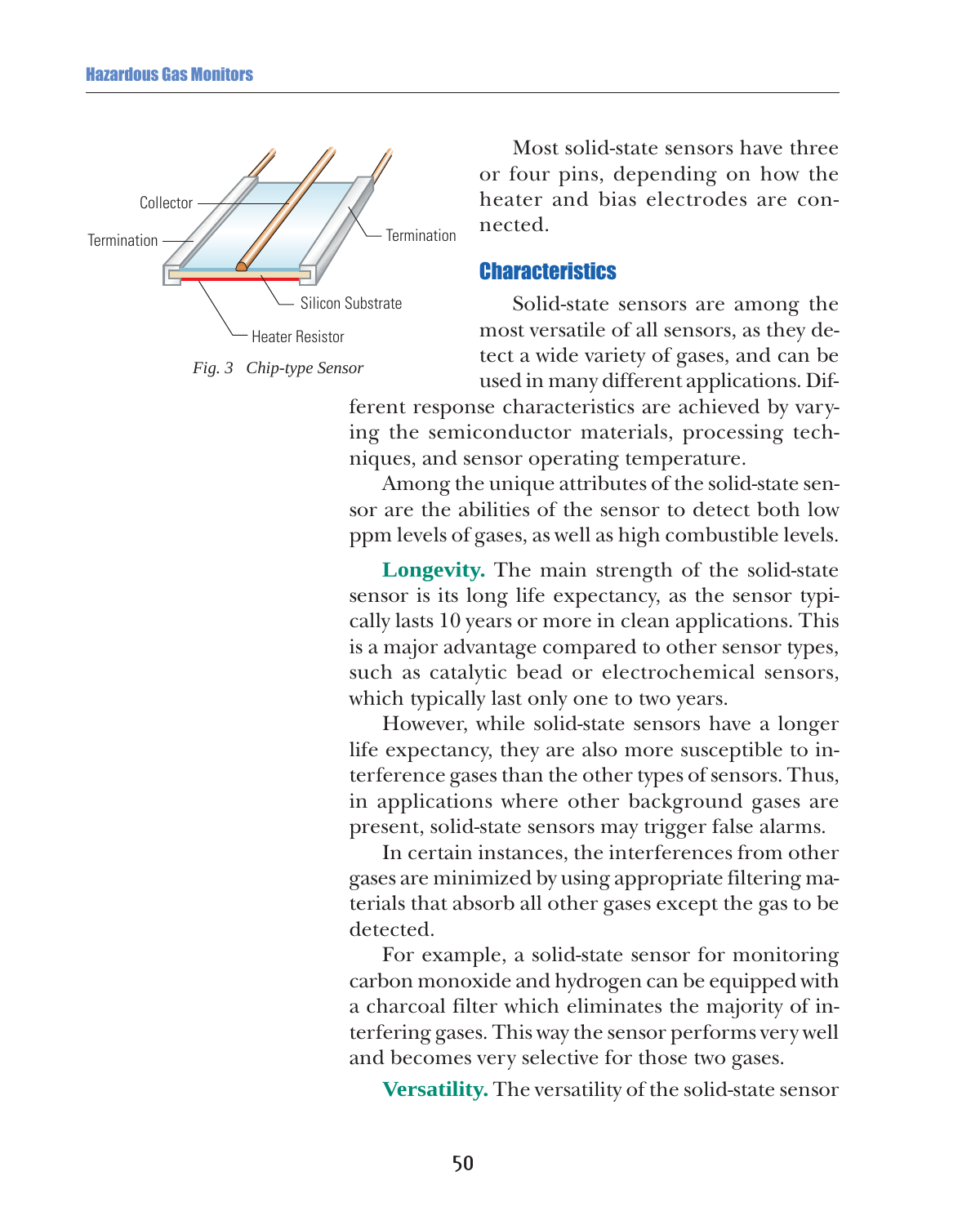is one of its main advantages. For example, in chemical plants, a gas monitoring system may involve the monitoring of many different gases and ranges, or even the same gas with multiple ranges.

Often, the lower ranges need to be monitored for certain gases for toxic concentrations while simultaneously, the same gas needs to be monitored in the combustible range for explosive concentrations.

The solid-state sensor is capable of detecting gas in both ranges. This greatly simplifies the system design and maintenance required because it eliminates or minimizes the use of multiple sensor technologies which must be designed and maintained differently.

A list of gases that are detectable by using IST's solid-state sensors is shown in Table 1 (pages 52-53).

The typical ppm ranges which are chosen are three to five times the permissible exposure limits for an eight-hour work day or ranges that can be based on the sensitivity as well as the interference characteristic of the sensor, whichever is the most practical in an application.

## Typical Specifications for Solid-State Sensors\*

**Accuracy:** ±3% to 10% of full scale

**Response Time:** T<sub>80</sub> ranges from 20 seconds to 90 seconds

**Temperature Range:**  $-20^{\circ}$ C to  $+50^{\circ}$ C

**Humidity:** 5–9%

**Life Expectancy:** 10+ years

**Power Consumption:** Approx. 300mW

\*Actual specifications will vary depending on gas and range.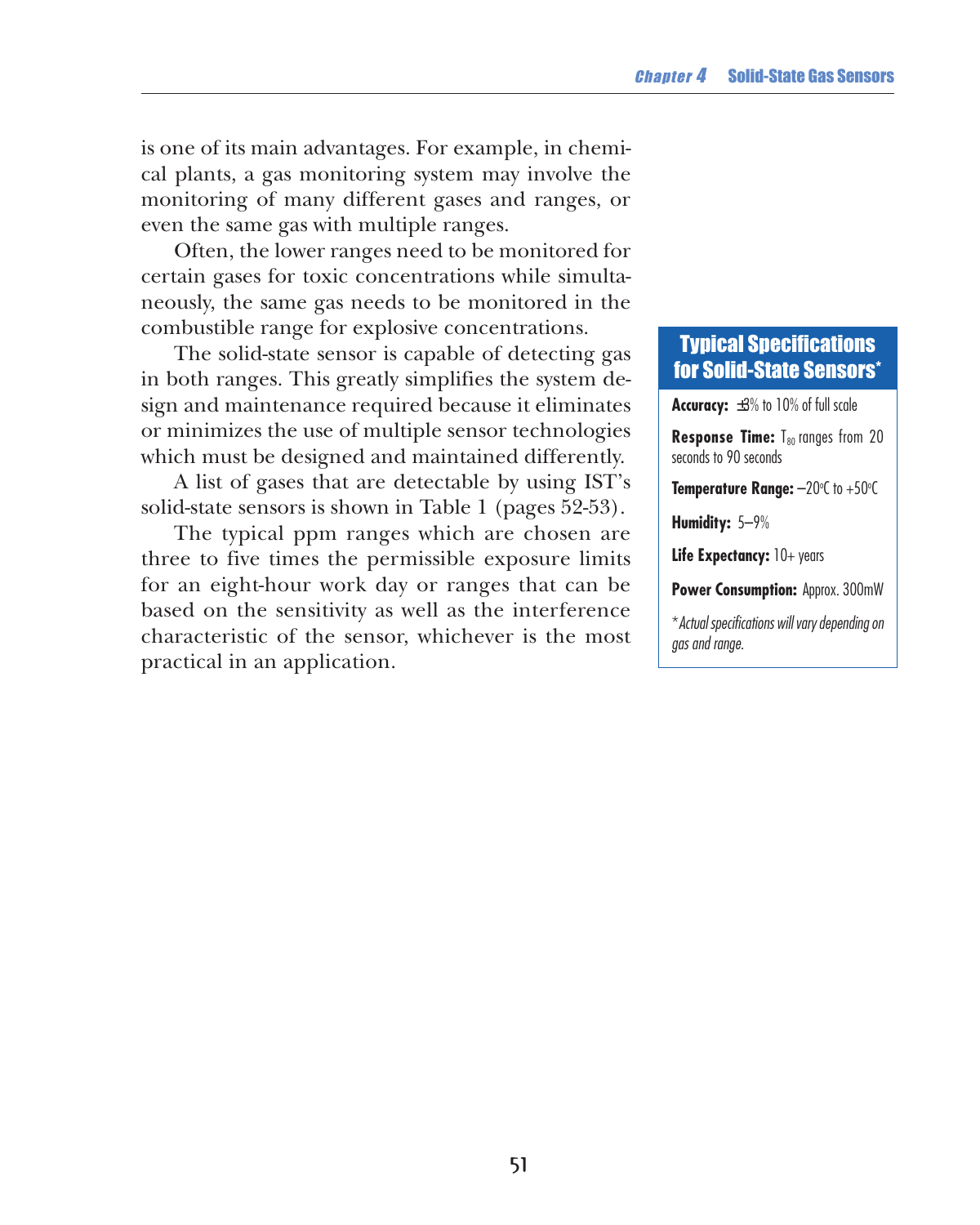| <b>Table 1:</b><br><b>IST's Solid-State Sensors Gas List</b> |                         |     |                       |                         |     |  |  |
|--------------------------------------------------------------|-------------------------|-----|-----------------------|-------------------------|-----|--|--|
|                                                              | <b>FULL-SCALE RANGE</b> |     |                       | <b>FULL-SCALE RANGE</b> |     |  |  |
| <b>GAS</b>                                                   | Low ppm<br>or higher    | LEL | <b>GAS</b>            | Low ppm<br>or higher    | LEL |  |  |
| Acetic Acid                                                  | 100                     |     | Deuterium             |                         | yes |  |  |
| Acetone                                                      | 100                     | yes | Diborane              | 10                      |     |  |  |
| Acetonitrile                                                 | 100                     |     | Dibromoethane         | 50                      |     |  |  |
| Acetylene                                                    | 50                      | yes | Dibutylamine          |                         | yes |  |  |
| Acrolein (Acrylaldehyde)                                     | 50                      |     | Dichloroethane (EDC)  | 50                      | yes |  |  |
| Acrylic Acid                                                 | 100                     |     | Dichlorofluoroethane  | 100                     |     |  |  |
| Acrylonitrile                                                | 50                      | yes | Dichloropentadiene    | 50                      |     |  |  |
| <b>Allyl Alcohol</b>                                         |                         | yes | Dichlorosilane        | 50                      |     |  |  |
| Allyl Chloride                                               | 200                     |     | Diesel Fuel           | 50                      | yes |  |  |
| Ammonia                                                      | x50                     | yes | Diethyl Benzene       |                         | yes |  |  |
| Anisole                                                      | 100                     |     | Diethyl Sulfide       | 10                      |     |  |  |
| Arsenic Pentafluoride                                        | 5                       |     | Difluorochloroethane  |                         | yes |  |  |
| Arsine                                                       | 1                       |     | Difluoroethane (152A) |                         | yes |  |  |
| Benzene                                                      | 50                      | yes | Dimethyl Ether        |                         | yes |  |  |
| <b>Bophenyl</b>                                              | 50                      | yes | Dimethylamine (DMA)   | 20                      |     |  |  |
| <b>Boron Trichloride</b>                                     | 500                     |     | Epichlorohydrin       | 50                      |     |  |  |
| <b>Boron Triflluoride</b>                                    | 500                     |     | Ethane                | 1000                    |     |  |  |
| <b>Bromine</b>                                               | 20                      |     | Ethanol               | 200                     | yes |  |  |
| Butadiene                                                    | 50                      | yes | <b>Ethyl Acetate</b>  | 200                     | yes |  |  |
| <b>Butane</b>                                                | 400                     | yes | <b>Ethyl Benzene</b>  | 200                     | yes |  |  |
| <b>Butanol</b>                                               | 1000                    | yes | <b>Ethyl Chloride</b> | 100                     | yes |  |  |
| <b>Butene</b>                                                |                         | yes | <b>Ethyl Ether</b>    | 100                     | yes |  |  |
| <b>Butyl Acetate</b>                                         | 100                     | yes | Ethylene              | 100                     | yes |  |  |
| Carbon Disulfide                                             | 50                      |     | Ethylene Oxide        | 5                       | yes |  |  |
| Carbon Monoxide                                              | 50                      | yes | Fluorine              | 20                      |     |  |  |
| Carbon Tetrachloride                                         | 50                      |     | Formaldehyde          | 15                      |     |  |  |
| Cellosolve acetate                                           | 100                     |     | Freon-11              | 1000                    |     |  |  |
| Chlorine                                                     | 10                      |     | Freon-12              | 100                     |     |  |  |
| <b>Chlorine Dioxide</b>                                      | 10                      |     | Freon-22              | 100                     |     |  |  |
| Chlorobutadiene                                              |                         | yes | Freon-113             | 100                     |     |  |  |
| Chloroethanol                                                | 200                     |     | Freon-114             | 1000                    |     |  |  |
| Chloroform                                                   | 50                      |     | Freon-123             | 1000                    |     |  |  |
| Chlorotrifluoroethylene                                      |                         | yes | Fuel Oil or Kerosene  |                         | yes |  |  |
| Cumene                                                       |                         | yes | Gasoline              | 100                     | yes |  |  |
| Cyanogen Chloride                                            | 20                      |     | Germane               | 10                      |     |  |  |
| Cychlohexane                                                 | 100                     | yes | Heptane               | 1000                    | yes |  |  |
| Cyclopentane                                                 | 50                      |     | Hexane                | 50                      | yes |  |  |

## **52**